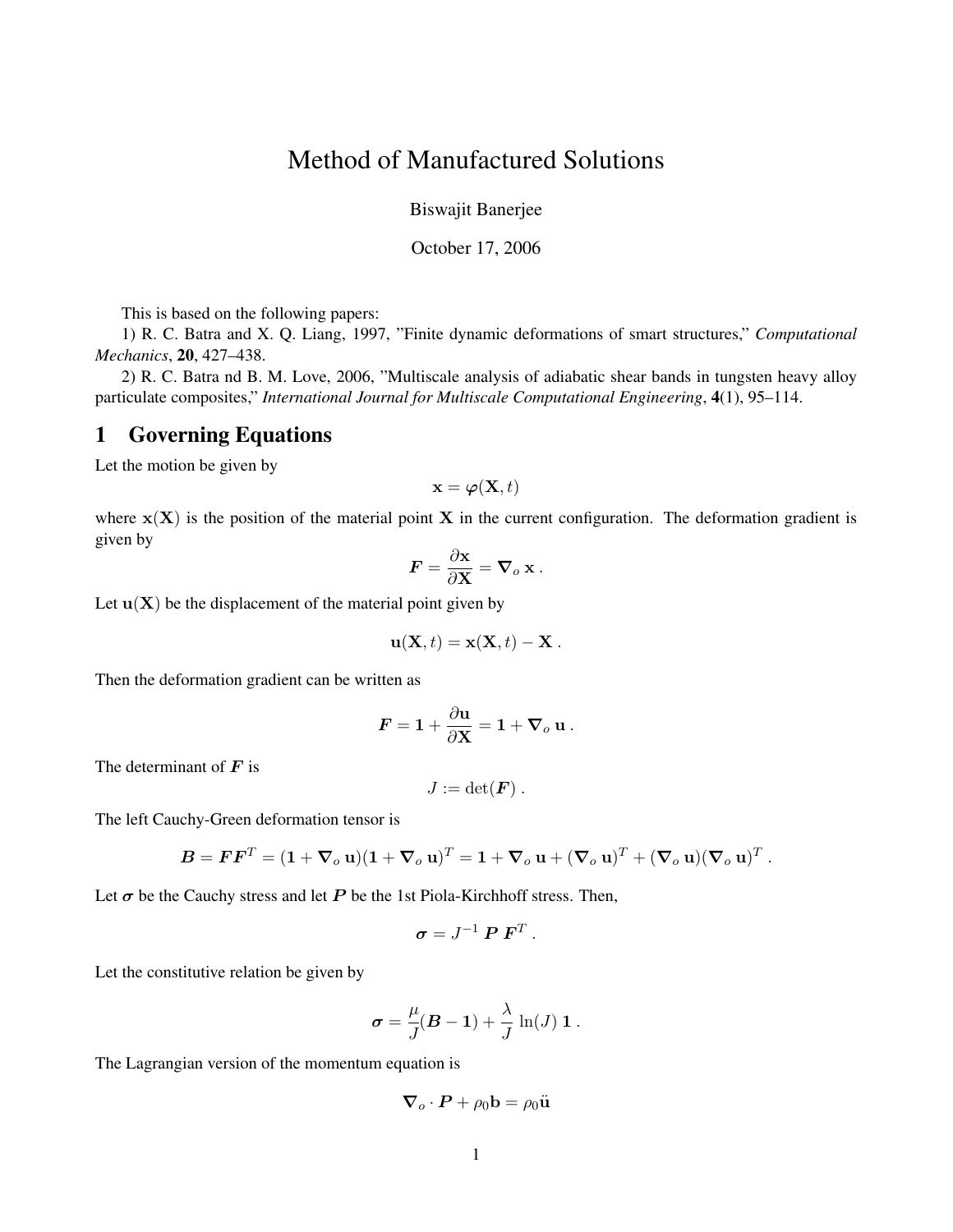where  $\rho_0$  is the density in the reference configuration, b is the body force (with appropriate units), and u is the material time derivative of the displacement.

The method of fictitious body forces involves assuming a displacement field over the body; finding the body force, initial conditions, and boundary conditions that fit that solution; and then using that body force and the computed BCs and ICs in the numerical algorithm to arrive at a solution. If the solution matches the assumed displacement, then we're good to go.

## 2 A 1-D example

Let's write the equations in 1-D. The motion is given by

$$
x_1=\varphi(X_1,t)\ .
$$

The deformation gradient is

$$
F_{11} = \frac{\partial x_1}{\partial X_1} = 1 + \frac{\partial u_1}{\partial X_1}.
$$

The determinant of the deformation gradient is

$$
J = \det(\boldsymbol{F}) = F_{11} = 1 + \frac{\partial u_1}{\partial X_1}.
$$

The left Cauchy-Green deformation tensor is

$$
B_{11} = 1 + 2\frac{\partial u_1}{\partial X_1} + \left(\frac{\partial u_1}{\partial X_1}\right)^2.
$$

The Cauchy stress and the 1st Piola-Kirchhoff stress are related by

$$
\sigma_{11} = \frac{1}{F_{11}} P_{11} F_{11} = P_{11}.
$$

Let us assume that the constitutive model can be simplified to

$$
\sigma_{11} = \frac{1}{2} C(B_{11} - 1) = \frac{1}{2} C \left[ 2 \frac{\partial u_1}{\partial X_1} + \left( \frac{\partial u_1}{\partial X_1} \right)^2 \right]
$$

where  $C$  is an elastic constant. The momentum equation is

$$
\frac{\partial P_{11}}{\partial X_1} + \rho_0 b_1 = \rho_0 \ddot{u_1}.
$$

Let us now assume that the displacement field is given by

$$
u_1(X_1,t) = X_1^2 \sin(\omega t)
$$
.

Therefore,

$$
\frac{\partial u_1}{\partial X_1} = 2 X_1 \sin(\omega t)
$$

$$
\frac{\partial u_1}{\partial t} = X_1^2 \omega \cos(\omega t)
$$

$$
\frac{\partial^2 u_1}{\partial t^2} = -X_1^2 \omega^2 \cos(\omega t)
$$

Therefore, the deformation gradient is

$$
F_{11} = 1 + 2 X_1 \sin(\omega t).
$$